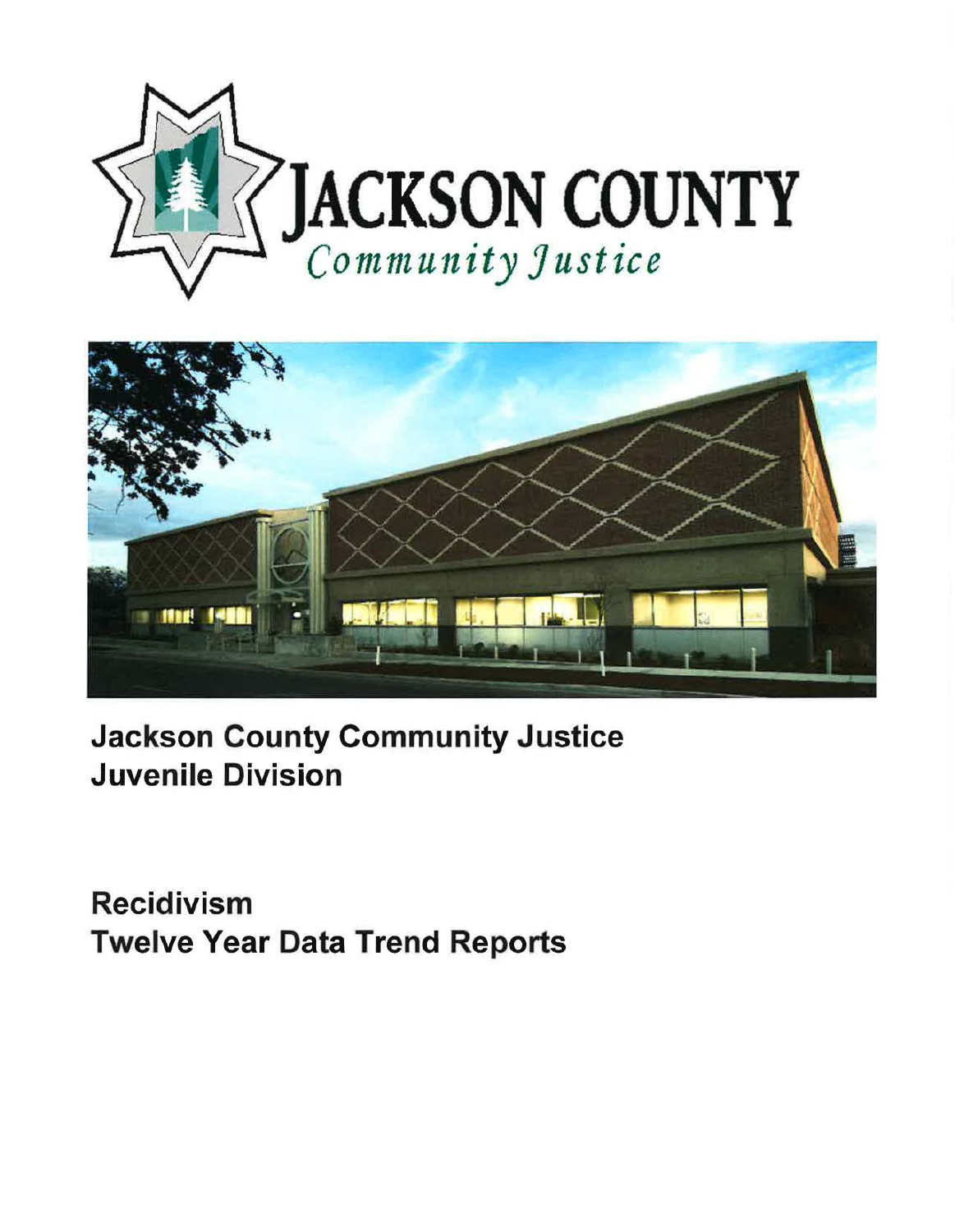| JACKSON COUNTY COMMUNITY JUSTICE - JUVENILE SERVICES                                   |                          |           |           |           |           |           |           |           |           |           |           |           |           |
|----------------------------------------------------------------------------------------|--------------------------|-----------|-----------|-----------|-----------|-----------|-----------|-----------|-----------|-----------|-----------|-----------|-----------|
| <b>RECIDIVISM by REFERRAL</b>                                                          |                          |           |           |           |           |           |           |           |           |           |           |           |           |
|                                                                                        |                          | 2008      | 2009      | 2010      | 2011      | 2012      | 2013      | 2014      | 2015      | 2016      | 2017      | 2018      | 2019      |
| Number of Youth                                                                        |                          | 1201      | 1164      | 1014      | 920       | 812       | 685       | 642       | 611       | 493       | 390       | 357       | 386       |
| No subsequent Referral                                                                 |                          | 846/70.4% | 812/69.8% | 685/67.6% | 671/72.9% | 588/72.4% | 490/71.5% | 442/68.8% | 419/68.6% | 371/75.3% | 284/72.8% | 274/76.8% | 284/73.8% |
| Subsequent Referral                                                                    |                          | 355/29.6% | 353/30.2% | 329/32.4% | 249/27.1% | 224/27.6% | 195/28.5% | 200/31.2% | 192/31.4% | 122/24.7% | 106/27.2% | 83/23.2%  | 101/26.2% |
| 1 to 2 Referrals                                                                       |                          | 294/24.5% | 291/25%   | 272/26.8% | 195/21.2% | 178/21.9% | 164/23.9% | 162/25.2% | 163/26.7% | 102/20.7% | 88/22.6%  | 68/19%    | 85/22%    |
| 3 or More Referrals                                                                    |                          | 61/5.1%   | 61/5.2%   | 57/5.6%   | 54/5.9%   | 46/5.7%   | 31/4.5%   | 38/5.9%   | 29/4.7%   | 20/4.1%   | 18/4.6%   | 15/4.2%   | 16/4.1%   |
|                                                                                        | <b>Statewide Average</b> | 29.20%    | 28.80%    | 28.10%    | 28.50%    | 27.10%    | 26.00%    | 27.40%    | 27.20%    | 27.70%    | 28.80%    | 28.70%    | 27.90%    |
|                                                                                        | Male                     | 31.20%    | 33.90%    | 36.30%    | 29.20%    | 31.30%    | 30.00%    | 34.10%    | 33.30%    | 28.90%    | 30.90%    | 26.40%    | 26.20%    |
| <b>By Gender</b>                                                                       | Female                   | 26%       | 23%       | 23.40%    | 22.80%    | 20.70%    | 25.80%    | 25.80%    | 27.10%    | 15.00%    | 18.30%    | 15.90%    | 26.60%    |
| Race<br>By                                                                             | African American         | 19.40%    | 35.50%    | 39.50%    | 28.30%    | 46.20%    | 25.00%    | 25.00%    | 12.50%    | 30.40%    | 42.10%    | 23.8%     | 34.8%     |
|                                                                                        | Asian                    | 30%       | 44.40%    | 25%       | 22.20%    | 36.40%    | 55.60%    | 14.30%    | 85.70%    | 50.00%    | 33.30%    | 10.00%    | 0.00%     |
|                                                                                        | Caucasian                | 29.40%    | 28.70%    | 31.20%    | 25.90%    | 27.40%    | 28.80%    | 32.00%    | 30.10%    | 25.90%    | 27.50%    | 24.30%    | 27.70%    |
|                                                                                        | Hispanic                 | 34.60%    | 35.60%    | 36.20%    | 30.80%    | 23.30%    | 26.30%    | 31.20%    | 36.50%    | 17.90%    | 25.80%    | 25.90%    | 22.70%    |
|                                                                                        | <b>Native American</b>   | 31.60%    | 50%       | 38.90%    | 37.50%    | 39.10%    | 35.30%    | 31.30%    | 60.00%    | 0.00%     | 27.30%    | 20.00%    | 27.40%    |
|                                                                                        | Other/Unknown            | 11.10%    | 12%       | 22.20%    | 16.70%    | 26.70%    | 22.20%    | 0.00%     | 0.00%     | 25.00%    | 6.30%     | 0.00%     | 0.00%     |
| Race by Number of Criminal Referrals (Jackson County percentage next to race category) |                          |           |           |           |           |           |           |           |           |           |           |           |           |
| African American (1%)                                                                  |                          | 29/3%     | 38/3%     | 43/3%     | 33/3%     | 29/2%     | 37/3%     | 48/4%     | 10/1%     | 12/1%     | 19/4%     | 21/6%     | 23/6%     |
| Asian (1.6%)                                                                           |                          | 6/1%      | 10/1%     | 14/1%     | 9/1%      | 10/1%     | 11/1%     | 17/1%     | 7/1%      | 6/11%     | 6/1%      | 10/2.8%   | 2/1%      |
| Caucasian (91.8%)                                                                      |                          | 1066/81%  | 990/80%   | 972/77%   | 906/74%   | 896/74%   | 744/73%   | 702/70%   | 475/77%   | 370/77%   | 276/70%   | 247/70%   | 253/68%   |
| <b>Hispanic (13.5%)</b>                                                                |                          | 137/10%   | 131/10%   | 169/14%   | 210/17%   | 228/18%   | 197/19%   | 197/19%   | 96/15%    | 84/17%    | 62/15%    | 58/16%    | 88/23%    |
| Native American (1.6%)                                                                 |                          | 18/1%     | 10/1%     | 20/1%     | 23/1%     | 17/1%     | 13/1%     | 23/2%     | 16/1%     | 6/1%      | 11/3%     | 10/2.8%   | 3/1%      |